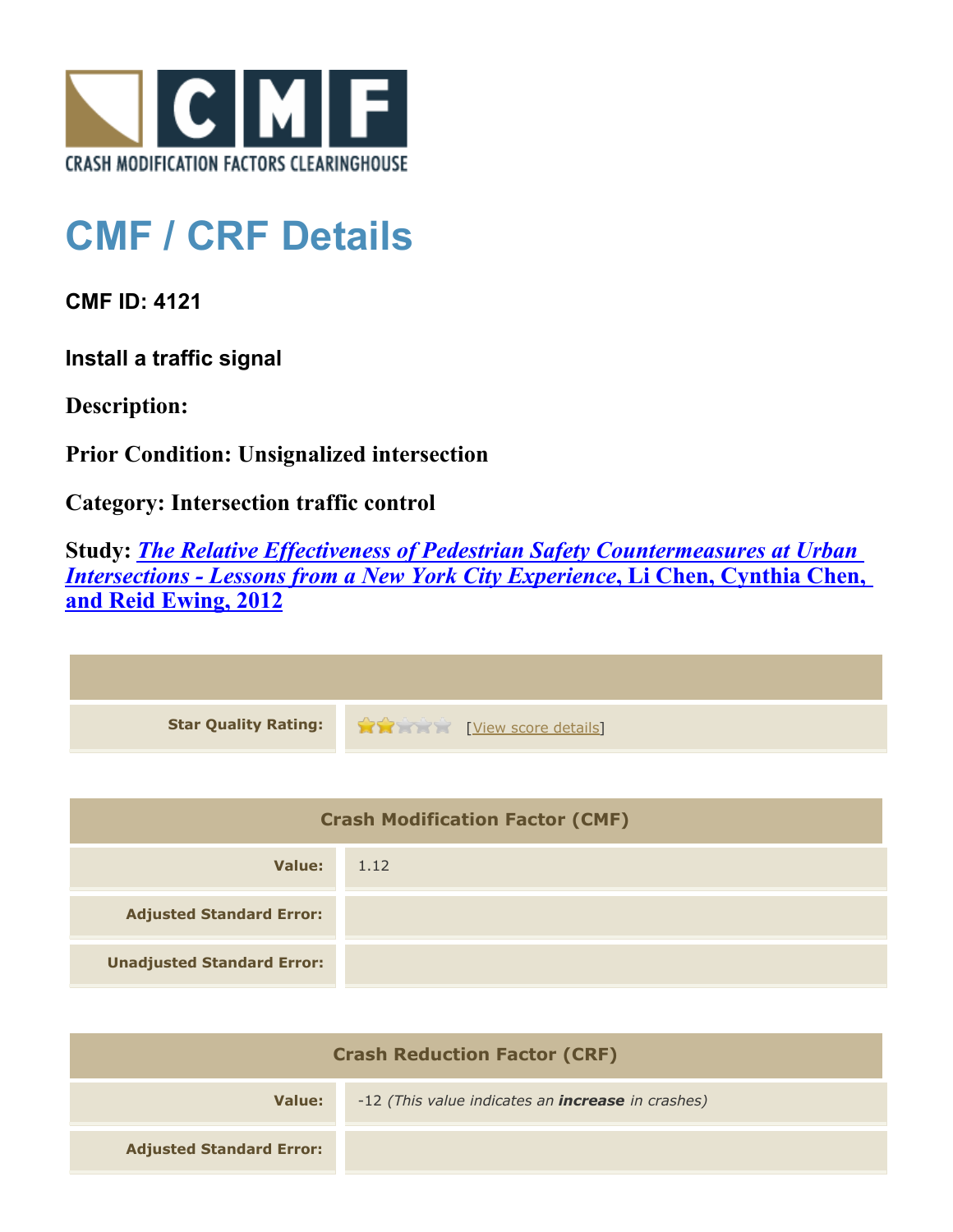| <b>Applicability</b>       |                    |
|----------------------------|--------------------|
| <b>Crash Type:</b>         | Vehicle/pedestrian |
| <b>Crash Severity:</b>     | All                |
| <b>Roadway Types:</b>      | Not Specified      |
| <b>Number of Lanes:</b>    |                    |
| <b>Road Division Type:</b> | All                |
| <b>Speed Limit:</b>        |                    |
| <b>Area Type:</b>          | Urban              |
| <b>Traffic Volume:</b>     |                    |
| <b>Time of Day:</b>        | All                |

## *If countermeasure is intersection-based*

| <b>Intersection Type:</b>         | Roadway/roadway (not interchange related) |
|-----------------------------------|-------------------------------------------|
| <b>Intersection Geometry:</b>     | 3-leg, 4-leg, More than 4 legs            |
| <b>Traffic Control:</b>           | Signalized                                |
| <b>Major Road Traffic Volume:</b> |                                           |
| <b>Minor Road Traffic Volume:</b> |                                           |

| <b>Development Details</b>      |               |
|---------------------------------|---------------|
| <b>Date Range of Data Used:</b> | 1998 to 2008  |
| <b>Municipality:</b>            | New York City |
| State:                          | <b>NY</b>     |